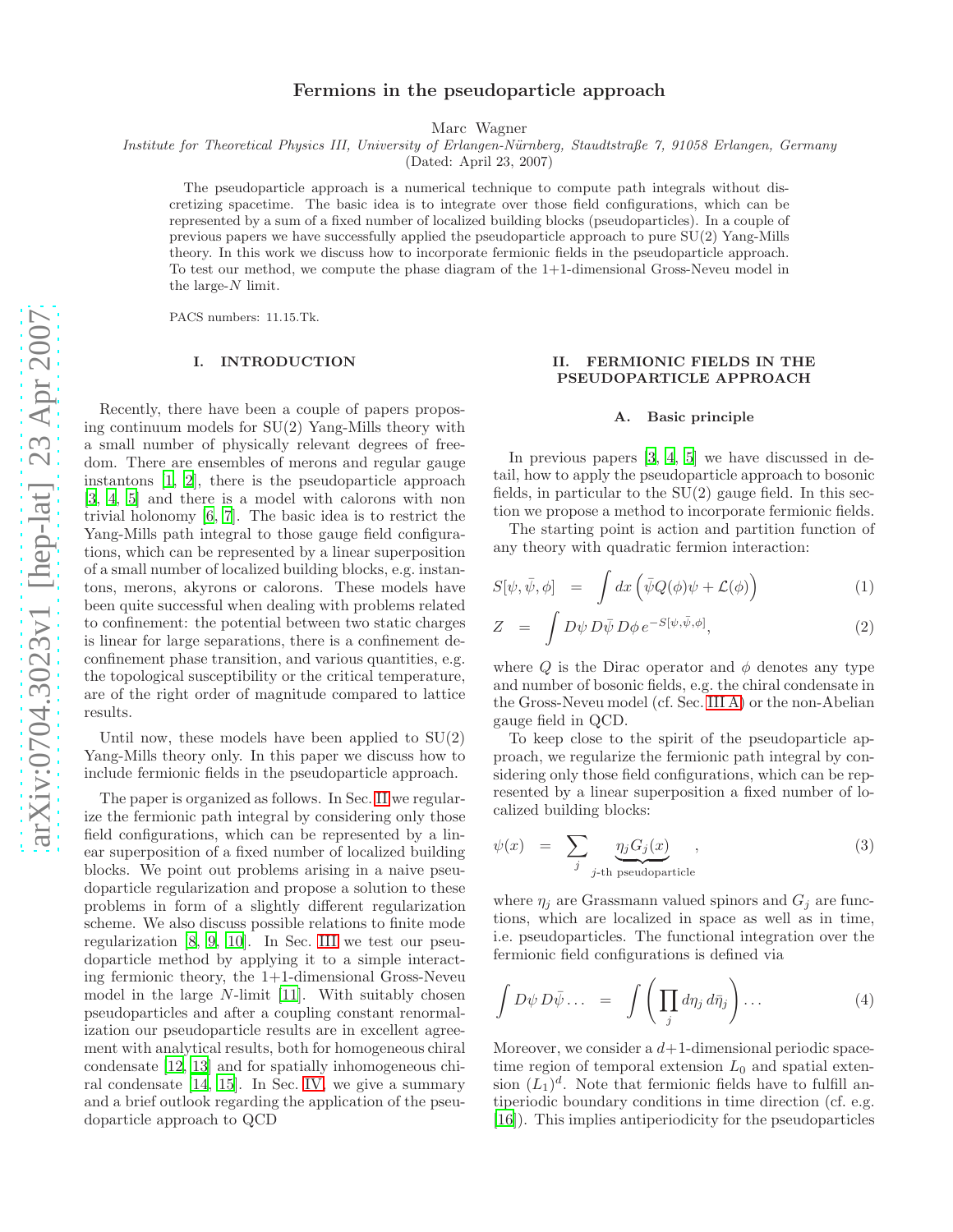$$
G_j
$$
, i.e.  
\n $G_j(x_0 + L_0, \mathbf{x}) = -G_j(x_0, \mathbf{x}).$  (5)

After integrating out the fermions one obtains

<span id="page-1-0"></span>
$$
S_{\text{effective}}[\phi] =
$$
  
=  $\int d^{d+1}x \mathcal{L}(\phi) - \ln\left(\det\left(\langle G_j|Q|G_{j'}\rangle\right)\right)$  (6)

$$
Z \propto \int D\phi \, e^{-S_{\text{effective}}[\phi]}, \tag{7}
$$

where  $\langle G_j | Q | G_{j'} \rangle$  is a finite matrix.

Note that using eigenfunctions of the Dirac operator as "pseudoparticles"  $G_j$  yields the well known finite mode regularization [\[8,](#page-10-5) [9,](#page-10-6) [10](#page-10-7)].

If  $\det(Q)$  is real and positive,  $\det(Q) = \sqrt{\det(Q^{\dagger}Q)}$ . This suggests another pseudoparticle regularization:

<span id="page-1-2"></span>
$$
S_{\text{effective}}[\phi] =
$$
  
=  $\int d^{d+1}x \mathcal{L}(\phi) - \frac{1}{2} \ln \left( \det \left( \langle G_j | Q^\dagger Q | G_{j'} \rangle \right) \right).$  (8)

As we will point out in the following, this " $Q^{\dagger}Q$ -regularization" has significant advantages over the naive "Q-regularization" [\(6\)](#page-1-0).

## <span id="page-1-4"></span>B. The Q-regularization versus the  $Q^\dagger Q$ -regularization

To keep the following arguments as simple as possible, we consider all pseudoparticles  $G_i$  to be orthonormal, i.e.  $\langle G_j | G_{j'} \rangle = \delta_{jj'}$ . Note that assuming orthonormality is not a restriction. Given any set of linearly independent pseudoparticles  $F_i$  one can easily define suitable linear combinations  $G_j = M_{jk}F_k$ , which are orthonormal. Up to an additive constant, which is irrelevant for the partition function, the result for the pseudoparticle regularized effective action is the same both for pseudoparticles  $F_j$  and for pseudoparticles  $G_j$ :

$$
\ln\left(\det\left(\langle G_j|Q|G_{j'}\rangle\right)\right) =
$$
\n
$$
= \ln\left(\det\left((M^{\dagger})_{kj}\langle F_k|Q|F_{k'}\rangle M_{j'k'}\right)\right) =
$$
\n
$$
= \ln\left(\det\left(\langle F_j|Q|F_{j'}\rangle\right)\right) + \underbrace{\ln\left(\det\left(M^{\dagger}M\right)\right)}_{=\text{constant}}.\tag{9}
$$

### <span id="page-1-3"></span>1. The Problem of the Q-regularization

In the following we argue that the  $Q$ -regularization  $(6)$ is not suited to produce physically meaningful results.

The problem of the Q-regularization is the following: applying the Dirac operator Q to one of the pseudoparticles  $G_{j'}$  in general yields a function, which is (partially) outside the pseudoparticle function space span $\{G_n\}$ , i.e.

$$
QG_{j'}(x) = \sum_{k} a_{j'k} G_k(x) + h_{j'} H_{j'}(x)
$$
 (10)

with  $H_{j'}$  normalized and  $H_{j'} \perp \text{span}\{G_n\}$ . If

 $|\sum_{k} a_{j'k} G_k| \gg |h_{j'}|$ , the situation is uncritical. However, as soon as  $|h_{j'}|$  is of the same order of magnitude or even larger than  $\left| \sum_{k} a_{j'k} G_k \right|$  problems arise: when computing the matrix elements  $\langle G_j | Q | G_{j'} \rangle$  in [\(6\)](#page-1-0), a significant part of  $QG_{j'}$ ,  $h_{j'}H_{j'}$ , is simply ignored, just because  $H_{j'}$  is perpendicular to the pseudoparticle function space span $\{G_n\}.$ 

If Q is hermitian, the problem can be made even more transparent by diagonalizing the matrix  $\langle G_j | Q | G_{j'} \rangle$ :

$$
(U^{\dagger})_{jk} \langle G_k | Q | G_{k'} \rangle U_{k'j'} = \langle \tilde{G}_j | Q | \tilde{G}_{j'} \rangle =
$$
  
= 
$$
\left( \text{diag}(\mu_1, \mu_2, \ldots) \right)_{jj'},
$$
 (11)

where U is a unitary matrix and  $\mu_i$  are the eigenvalues of  $\langle G_j | Q | G_{j'} \rangle$ . Because of det $(U^{\dagger} U) = 1$ ,

$$
\det\left(\langle G_j|Q|G_{j'}\rangle\right) = \prod_j \mu_j. \tag{12}
$$

Now the problem is obvious: according to

$$
\mu_j = \langle \tilde{G}_j | Q | \tilde{G}_j \rangle \tag{13}
$$

 $\tilde{G}_j$  contributes to the pseudoparticle regularized determinant of Q as eigenmode with eigenvalue  $\mu_j$ . However, applying Q to  $\tilde{G}_j$  may yield a function, which is (partially) outside the pseudoparticle function space span $\{G_n\}$ , i.e.

<span id="page-1-1"></span>
$$
Q\tilde{G}_j(x) = \mu_j \tilde{G}_j(x) + h_j H_j(x). \tag{14}
$$

If  $|h_j| \gtrsim |\mu_j|$ ,  $\tilde{G}_j$  is far from being an eigenfunction of  $Q$ , and  $\mu_i$  is, of course, not related to any of the eigenvalues of Q.

The most extreme case is  $\mu_j = 0$  and  $h_j \neq 0$ .  $\tilde{G}_j$  is then an "unphysical pseudoparticle zero mode": although  $\tilde{G}_j$ is not a zero mode of  $Q$ , and although  $Q$  might not even have a zero mode,  $\tilde{G}_j$  contributes to the pseudoparticle regularized determinant of Q with eigenvalue

 $\mu_i = 0$ . Consequently, the effective action [\(6\)](#page-1-0) blows up to infinity. On the other hand, if we would use additional pseudoparticles with non vanishing overlap to  $Q\tilde{G}_j$ ,  $\tilde{G}_j$ would not enter the determinant as zero mode anymore.

Even if there are no unphysical pseudoparticle zero modes, there might still be unphysical low lying pseudoparticle modes, i.e. modes with  $|h_j| \gtrsim |\mu_j|$ , which also spoil numerical results.

The following example shows that such unphysical low lying pseudoparticle modes are quite common. The example in Sec. [II C](#page-2-0) and the Q-regularized pseudoparticle Gross-Neveu results from Sec. [III C](#page-6-0) demonstrate that these modes usually give rise to wrong and useless results.

## A simple example

We consider the antihermitian operator  $\partial_x$ ,  $0 \leq x < L \in \{7, 8\}$ , antiperiodic boundary conditions.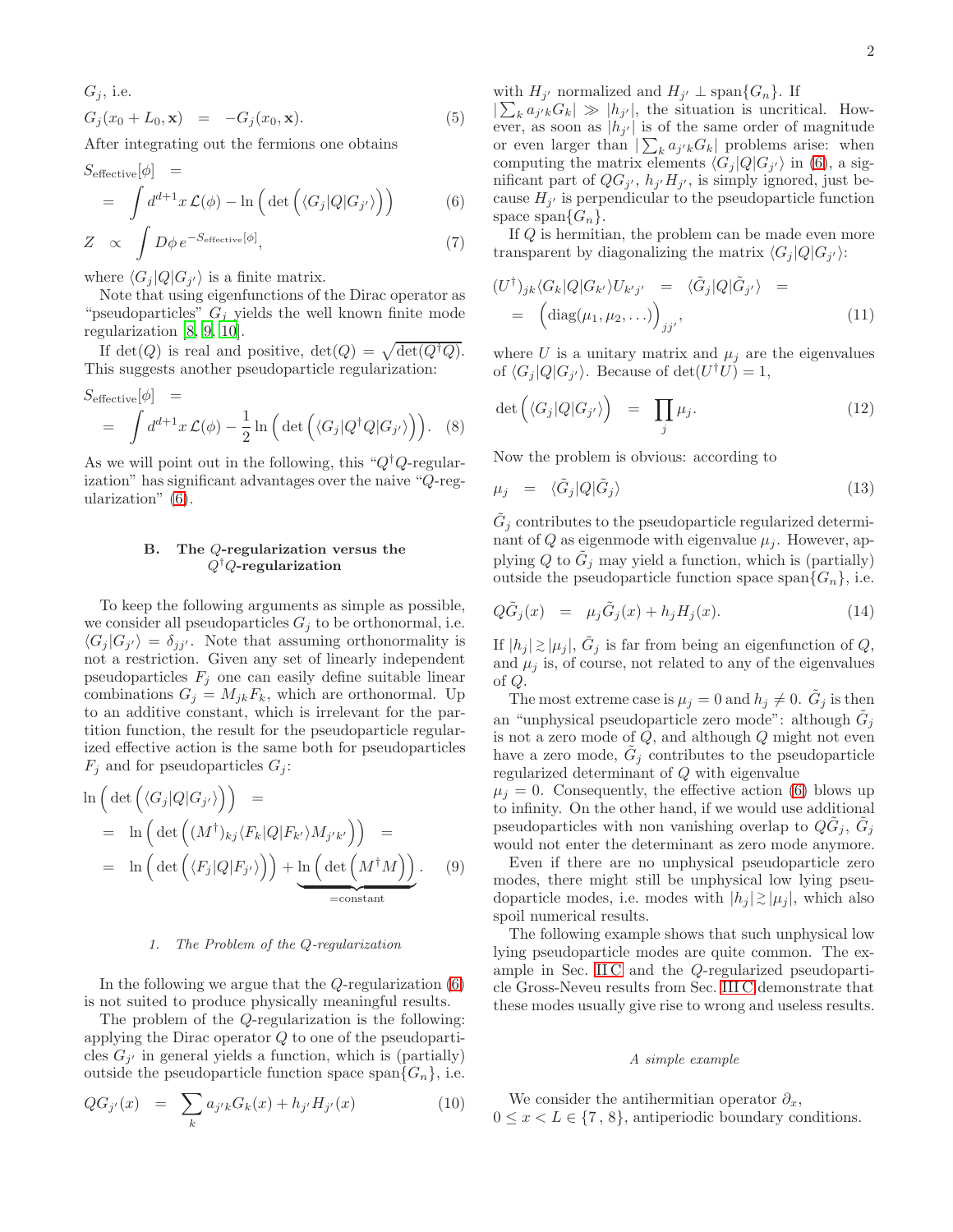The eigenfunctions of  $\partial_x$  are plane waves and the corresponding eigenvalues are given by

<span id="page-2-4"></span>
$$
\lambda_r = \frac{2\pi i r}{L}
$$
,  $r = \dots, -\frac{3}{2}, -\frac{1}{2}, +\frac{1}{2}, +\frac{3}{2}, \dots$  (15)

Alternatively, we compute the "pseudoparticle eigenvalues"  $\mu_j$  and  $|h_j|$  defined in [\(14\)](#page-1-1), where we use overlapping "hat functions" as pseudoparticles. To be more precise, we apply antiperiodic B-spline basis functions of degree 2, i.e.

$$
G_j(x) = B_{j,antiperiodic}^{(2)}(x), \tag{16}
$$

 $j = 0, \ldots, L-1$  (cf. Appendix [A\)](#page-9-2).

In Table [I](#page-2-1) we compare the "true eigenvalues"  $\lambda_r$  with the pseudoparticle eigenvalues  $\mu_j$ . We also show  $|h_j|$ , the norm of the overlap of  $\partial_x \tilde{G}_j$  to the function space perpendicular to span $\{G_n\}$ . As we have discussed, the pseudoparticle eigenvalues are quite similar to certain true eigenvalues as long as  $|\mu_i| \gg |h_i|$ . However, as soon as they are of the same order of magnitude, unphysical low lying pseudoparticle modes or, in the case of odd L, unphysical pseudoparticle zero modes appear.

| $L=7$ |  |         |         | $L=8$ |  |                                                                                                                                                                                                      |         |
|-------|--|---------|---------|-------|--|------------------------------------------------------------------------------------------------------------------------------------------------------------------------------------------------------|---------|
|       |  | $\mu_i$ | $ h_i $ |       |  | $\mu_i$                                                                                                                                                                                              | $ h_i $ |
|       |  |         |         |       |  | $1/2$ 0.449 i $\pm$ 0.449 i 0.004 $1/2$ 0.393 i $\pm$ 0.393 i 0.002                                                                                                                                  |         |
|       |  |         |         |       |  | $\left 3/2\right 1.346 i\left \pm1.344 i\right 0.135 \left \left 3/2\right 1.178 i\left \pm1.177 i\right 0.083\right $                                                                               |         |
|       |  |         |         |       |  | $\left  \frac{5}{2} \right  \left  \frac{2.244 i}{\pm 2.065 i} \right  \left  \frac{1.063}{\pm 1.963 i} \right  \left  \frac{1.963 i}{\pm 1.909 i} \right  \left  \frac{0.599}{\pm 0.599 i} \right $ |         |
|       |  |         |         |       |  | $\left 7/2\right 3.142 i\right $ 0.000 $\left 3.162\right \left 7/2\right 2.749 i\right \pm1.610 i\left 2.441\right $                                                                                |         |

<span id="page-2-1"></span>TABLE I: True eigenvalues  $\lambda_r$ , pseudoparticle eigenvalues  $\mu_i$ and  $|h_j|$ .

Note that such unphysical pseudoparticle zero modes are not specific for B-spline pseudoparticles. For odd L and any choice of localized, real-valued and uniformly distributed pseudoparticles  $G_j$ , i.e.

$$
G_j(x) = F(x - j) - F(x - j + L), \tag{17}
$$

 $j = 0, ..., L - 1$ , with  $F^* = F$  and  $F = 0$  for  $x \le 0$  and  $x \geq L$ , one can easily show that

$$
\tilde{G}_{\text{zero mode}}(x) = \sum_{j} (-1)^{j} G_{j}(x) \tag{18}
$$

is perpendicular to span $\{G_n\}$ . Therefore,  $\tilde{G}_{\text{zero mode}}$  is an unphysical pseudoparticle zero mode of  $\partial_x$ .

# 2. The advantage of the  $Q^{\dagger}Q$ -regularization

The matrix elements  $\langle G_j | Q^{\dagger} Q | G_{j'} \rangle$  in the  $Q^{\dagger} Q$ -regularized effective action [\(8\)](#page-1-2) do not suffer from the problem discussed in the previous section. The reason is the following: both the left hand sides  $\langle G_i | Q^{\dagger} \rangle$  and the right hand sides  $Q|G_{j'}\rangle$  might be outside the pseudoparticle function space span $\{G_n\}$ , but they form the same function space, span $\{QG_n\}$ , in which their overlap is computed.

For example, it is easy to show that any pseudoparticle zero mode of  $Q^{\dagger}Q$  is necessarily a "true zero" mode of  $Q^{\dagger}Q$ : if  $G_{\text{zero mode}}$  is a pseudoparticle zero mode of  $Q^{\dagger}Q$ , then  $\langle G_{\text{zero mode}} | Q^{\dagger}Q | G_{\text{zero mode}} \rangle = 0$ ; this implies  $Q|G_{\text{zero mode}}\rangle = 0$  and  $Q^{\dagger}Q|G_{\text{zero mode}}\rangle = 0$ .

# 3. Another way to motivate the  $Q^{\dagger}Q$ -regularization

It is easy to show that using complete but possibly different orthonormal sets of functions  ${F_n}$  and  ${G_n}$  on the left hand side and on the right hand side of any operator Q to calculate its determinant yields the determinant with exception of a phase factor, i.e.

<span id="page-2-2"></span>
$$
\left| \det(Q) \right| = \left| \det \left( \langle F_j | Q | G_{j'} \rangle \right) \right|.
$$
 (19)

As we have already stressed, the problem of the Q-regularization [\(6\)](#page-1-0) is that  $QG_{j'}$  is (partially) perpendicular to span ${G_n}$ . On the other hand, when considering operators, where  $\det(Q)$  is real and positive, we are only interested in the absolute value of the determinant. Therefore, according to [\(19\)](#page-2-2) we propose to consider matrix elements with different "pseudoparticles" on the left hand side and on the right hand side:

- Right hand side: any choice of pseudoparticles  $G_{j'}$ .
- Left hand side: "pseudoparticles"  $F_i$  with  $span{F_n} = span{QG_n}.$

This assures that Q applied to any pseudoparticle  $G_{j'}$ yields an element of the left hand side function space. In other words, the best choice for the left hand side is to use basis functions  $F_j$  with span $\{F_n\} = \text{span}\{QG_n\}$ , because other perpendicular/partially perpendicular basis functions have no/not enough overlap to  $QG_{j'}$ , and this in turn leads to unphysical pseudoparticle zero modes/low lying modes.

One can show that

$$
\left| \det \left( \langle F_j | Q | G_{j'} \rangle \right) \right| = \sqrt{\det \left( \langle G_j | Q^\dagger Q | G_{j'} \rangle \right)}, \quad (20)
$$

i.e. this line of reasoning also leads to the  $Q^{\dagger}Q$ -regularization [\(8\)](#page-1-2).

## <span id="page-2-0"></span>C. The  $Q^{\dagger}Q$ -regularization and its relation to finite mode regularization

In the following we point out that there are certain relations between the  $Q^{\dagger}Q$ -regularization of the pseudoparticle approach and finite mode regularization [\[8](#page-10-5), [9](#page-10-6), [10](#page-10-7)].

Let  $\psi_n$  be orthonormalized eigenfunctions and  $\lambda_n$  the corresponding eigenvalues of  $Q^{\dagger}Q$ , i.e.

<span id="page-2-3"></span>
$$
Q^{\dagger} Q \psi_n = \lambda_n \psi_n. \tag{21}
$$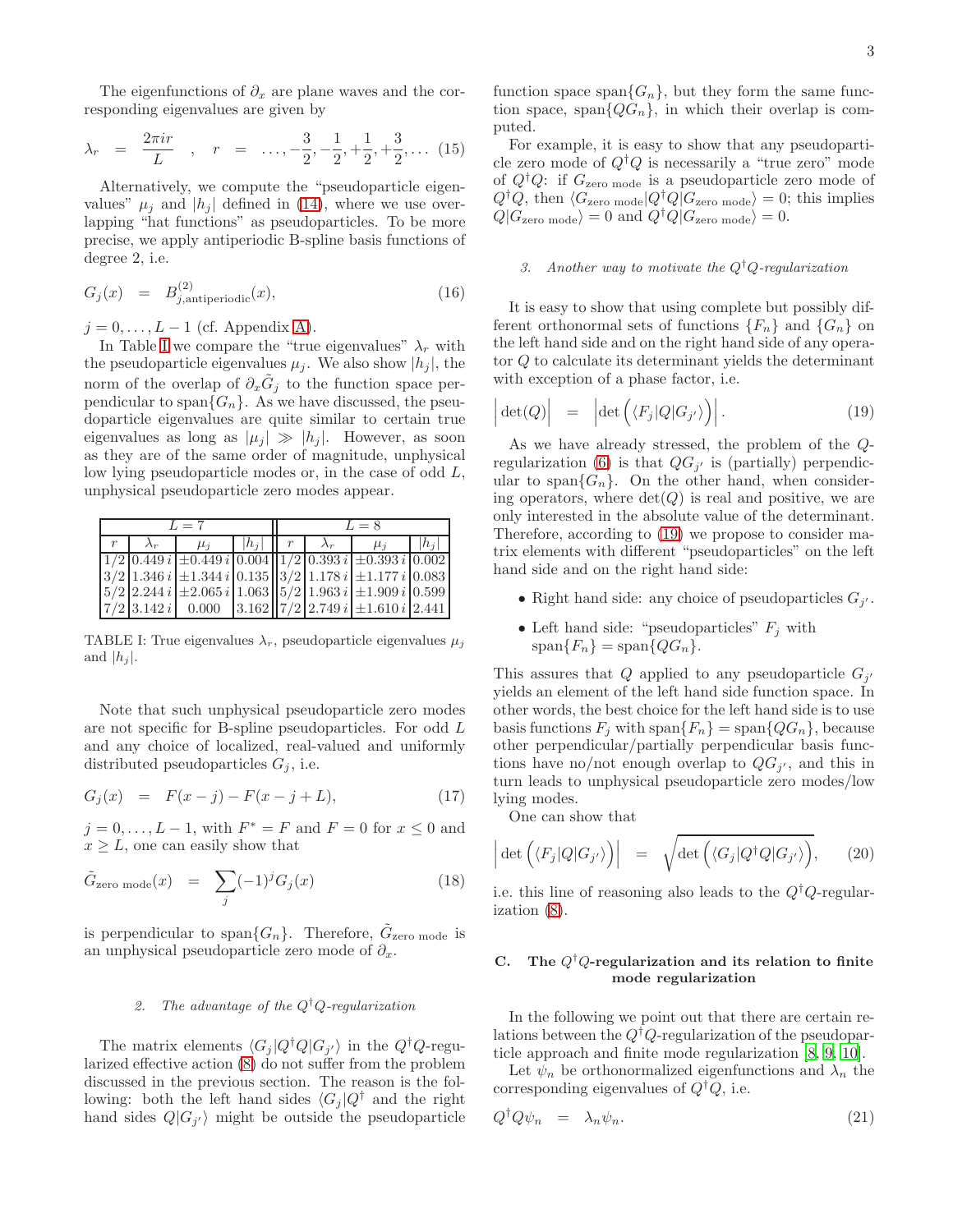Of course,  $\lambda_n$  is real and  $\lambda_n \geq 0$ , because of

<span id="page-3-2"></span>
$$
\lambda_n = \langle \psi_n | Q^\dagger Q | \psi_n \rangle = | Q | \psi_n \rangle |^2 \geq 0. \qquad (22)
$$

In the following we consider the eigenvalues ordered according to their absolute value, i.e.  $|\lambda_0| < |\lambda_1| < \dots$ Moreover, we differentiate between "low lying eigenvalues"  $\lambda_0, \ldots, \lambda_{M-1}$  and "large eigenvalues"  $\lambda_M, \ldots$ :

# • Large eigenvalues

In applications of the pseudoparticle approach, bosonic fields  $\phi$  have typical maximum values (cf. e.g. [\[4](#page-10-1)]). The reason is both the pseudoparticle regularization and the exponential damping factor  $e^{-S}$ in the partition function. The same is true for the "potential"  $V(\phi)$  in the Dirac operator

 $Q = \gamma_{\mu} \partial_{\mu} + V(\phi)$ . Therefore, plane waves  $\eta e^{ikx}$ with large wave numbers  $k$  are approximate eigenfunctions of  $Q^{\dagger}Q$  ("the derivative dominates the potential"). Both the eigenfunctions  $\psi_n \approx \eta e^{ikx}$ and the corresponding eigenvalues  $\lambda_n \approx i k$ ,

 $n = M, \ldots$ , are nearly independent of the bosonic fields  $\phi$ .

# • Low lying eigenvalues

Low lying eigenvalues  $\lambda_n$  and the corresponding eigenfunctions  $\psi_n$ ,  $n = 0, \ldots, M-1$ , may exhibit a strong  $\phi$ -dependence. Because the bosonic fields  $\phi$ have typical maximum values, there is only a finite number of low lying eigenvalues.

Finite mode regularization of  $det(Q^{\dagger}Q)$  amounts to considering only a finite number of low lying eigenvalues, i.e.

<span id="page-3-0"></span>
$$
\det(Q^{\dagger}Q) \quad \text{``} = \text{''} \quad \prod_{j=0}^{N-1} \lambda_j. \tag{23}
$$

Of course, this equation is not an equality in the usual sense. The hope is rather that physical observables can be computed correctly via the partition function, when using [\(23\)](#page-3-0) in the effective action, and when performing a suitable renormalization,

To exhibit the relation between the  $Q^{\dagger}Q$ -regularization of the pseudoparticle approach and finite mode regularization, it is convenient to diagonalize the matrix  $\langle G_j | Q^{\dagger} Q | G_{j'} \rangle$ :

<span id="page-3-5"></span>
$$
(U^{\dagger})_{jk} \langle G_k | Q^{\dagger} Q | G_{k'} \rangle U_{k'j'} = \langle \tilde{G}_j | Q^{\dagger} Q | \tilde{G}_{j'} \rangle =
$$
  
= 
$$
\left( \text{diag}(\mu_1, \mu_2, \ldots) \right)_{jj'},
$$
 (24)

where U is a unitary matrix and  $\mu_i$  are the eigenvalues of  $\langle G_j | Q^{\dagger} Q | G_{j'} \rangle$ . Because of det $(U^{\dagger} U) = 1$ ,

<span id="page-3-1"></span>
$$
\det\left(\langle G_j|Q^\dagger Q|G_{j'}\rangle\right) = \prod_j \mu_j. \tag{25}
$$

In the following we assume that the pseudoparticles  $G_i$ have been chosen such that the low lying eigenfunctions  $\psi_n$ ,  $n = 0, \ldots, M-1$ , can be approximated. Then

$$
\tilde{G}_j \approx \psi_j \tag{26}
$$

and

$$
\mu_j = \langle \tilde{G}_j | Q^\dagger Q | \tilde{G}_j \rangle \approx \lambda_j, \tag{27}
$$

 $j = 0, \ldots, M - 1$ . That is, the low lying,  $\phi$ -dependent pseudoparticle eigenfunctions  $\tilde{G}_j$  and the pseudoparticle eigenvalues  $\mu_j$  are nearly identical to the true eigenfunctions  $\psi_i$  and eigenvalues  $\lambda_i$ . Therefore, the contribution of these pseudoparticle eigenmodes to the pseudoparticle regularized determinant of  $Q^{\dagger}Q$  is identical to the contribution of the corresponding true eigenmodes in finite mode regularization (cf. [\(23\)](#page-3-0) and [\(25\)](#page-3-1)).

All other pseudoparticle eigenfunctions are essentially linear combinations of the remaining true eigenfunctions:

<span id="page-3-3"></span>
$$
\tilde{G}_j \approx \sum_{n=M}^{\infty} c_{jn} \psi_n \quad , \quad \sum_{n=M}^{\infty} \left| c_{jn} \right|^2 \quad = \quad 1, \tag{28}
$$

 $j = M, \ldots$  (there is no contribution from  $\psi_0, \ldots, \psi_{M-1}$ , because the pseudoparticle eigenmodes are orthonormal due to the hermiticity of  $\langle G_j | Q^{\dagger} Q | G_{j'} \rangle$ . The corresponding pseudoparticle eigenvalues  $\mu_i$  are given by

<span id="page-3-4"></span>
$$
\mu_j = \langle \tilde{G}_j | Q^\dagger Q | \tilde{G}_j \rangle \approx \sum_{n=M}^{\infty} \left| c_{jn} \right|^2 \lambda_n \ge \lambda_M, \tag{29}
$$

 $j = M, \ldots$ , where [\(22\)](#page-3-2) and [\(28\)](#page-3-3) have been used. There are two important points:

- $\tilde{G}_j$  and  $\mu_j$ ,  $j = M, \ldots$ , are approximately independent of  $\phi$ . That is, although the difference between these pseudoparticle eigenvalues  $\mu_i$  and the true eigenvalues  $\lambda_j$ ,  $j = M, \ldots$ , might be large, the pseudoparticle effective action merely differs by an additive constant, when compared to finite mode regularization. Such an additive constant is, of course, irrelevant for the partition function.
- $\mu_j \geq \lambda_M$ ,  $j = M, \ldots$ , i.e.  $\mu_j$  is large. Therefore, possibly present weak  $\phi$ -dependencies of  $c_{in}$  or  $\lambda_i$ or weak contributions from low lying eigenmodes  $\psi_n$ ,  $n = 0, \ldots, M-1$ , do not have a strong impact on  $\mu_i$ . Assuming that there are not too many of these large pseudoparticle eigenmodes, their  $\phi$ -dependence is essentially negligible in the pseudoparticle regularized determinant of  $Q^{\dagger}Q$ .

It is also instructive to discuss the shortcoming of the Q-regularization in this context. For hermitian Q the above arguments and equations are quite similar: just replace  $Q^{\dagger}Q$  by  $Q$  in [\(21\)](#page-2-3) to [\(28\)](#page-3-3) with exception of [\(22\)](#page-3-2), which is of course not valid. [\(29\)](#page-3-4) must be replaced by

$$
\mu_j = \langle \tilde{G}_j | Q | \tilde{G}_j \rangle \approx \sum_{n=M}^{\infty} \left| c_{jn} \right|^2 \lambda_n. \tag{30}
$$

The big difference compared to the  $Q^{\dagger}Q$ -regularization is that the true eigenvalues  $\lambda_i$  are, in general, not positive. Therefore, the corresponding pseudoparticle eigenvalues  $\mu_j, j = M, \ldots$ , are not necessarily large: due to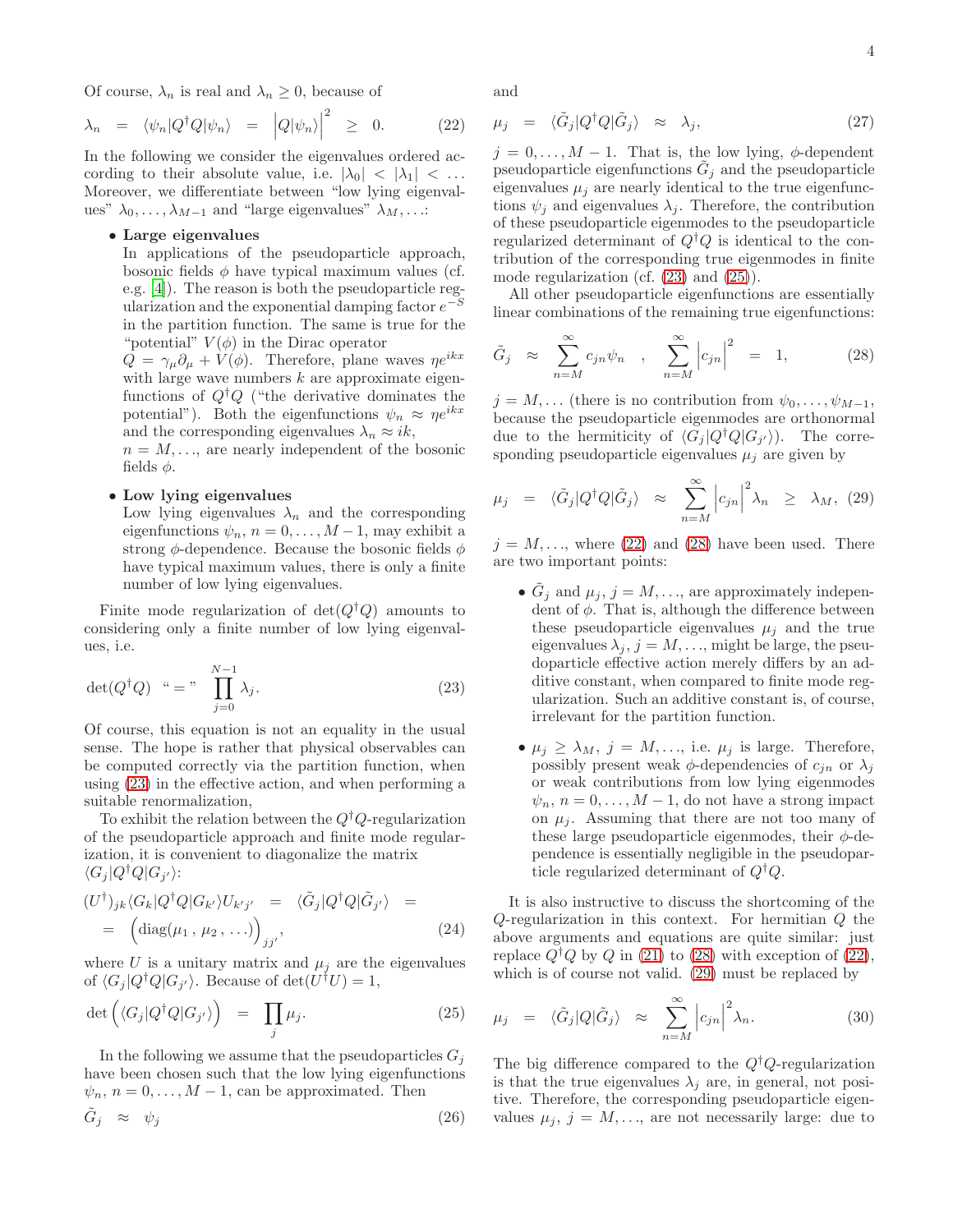intricate cancellations between positive and negative  $\lambda_i$ , there may very well be small pseudoparticle eigenvalues  $\mu_j$ , which are strongly affected by small changes of  $c_{jn}$ or  $\lambda_j$ , because of a change of  $\phi$ .

#### Another simple example

In this example we compare the  $Q^{\dagger}Q$ -regularization, the Q-regularization and finite mode regularization. To this end, we compute

$$
\ln\left(\det\left(\partial_x+\sigma\right)\right),\tag{31}
$$

 $\sigma$  real,  $0 \leq x < L = 7$ , antiperiodic boundary conditions.

# • Finite mode regularization

The eigenfunctions of  $\partial_x + \sigma$  are plane waves and the corresponding eigenvalues are given by

$$
\lambda_r = \frac{2\pi ir}{L} + \sigma ,
$$
  
\n
$$
r = \dots, -\frac{3}{2}, -\frac{1}{2}, +\frac{1}{2}, +\frac{3}{2}, \dots
$$
 (32)

According to [\(23\)](#page-3-0) the result is

$$
\ln\left(\det\left(\partial_x + \sigma\right)\right) =
$$
  
= 
$$
\sum_{n=0}^{N-1} \ln\left(\left(\frac{2\pi(n+1/2)}{L}\right)^2 + \sigma^2\right), (33)
$$

when using the  $2N$  "lowest lying eigenmodes". For  $N = 3$  and  $N = 4$  it is shown as a function of  $\sigma$  in Fig. [1.](#page-4-0)

# •  $Q^{\dagger}Q$ -regularization and  $Q$ -regularization We use orthonormalized B-spline pseudoparticles of

degree 2 as pseudoparticles  $G_j$ . The  $Q^{\dagger}Q$ -result,

$$
\frac{1}{2}\ln\Big(\det\Big(\langle G_j|\Big(\partial_x+\sigma\Big)^{\dagger}\Big(\partial_x+\sigma\Big)|G_{j'}\rangle\Big)\Big),\quad(34)
$$

and the Q-result,

$$
\ln\Big(\det\Big(\langle G_j|\Big(\partial_x+\sigma\Big)|G_{j'}\rangle\Big)\Big),\tag{35}
$$

are shown as functions of  $\sigma$  in Fig. [1.](#page-4-0)

The results obtained with  $Q^{\dagger}Q$ -regularization and with finite mode regularization are nearly identical with exception of a shift along the vertical axis. This shift is due to the different number of degrees of freedom: 7 for the pseudoparticle regularization, 6 and 8 for finite mode regularization. The Q-regularized result, on the other hand, has a completely different shape, especially for small values of  $\sigma$ . As explained above, the reason are unphysical low lying pseudoparticle modes. At  $\sigma = 0$  an unphysical pseudoparticle zero mode causes a singularity.



<span id="page-4-0"></span>FIG. 1:  $L = 7$ . ln(det( $\partial_x + \sigma$ )) as function of  $\sigma$  computed via finite mode regularization,  $Q^{\dagger}Q$ -regularization and  $Q$ -regularization.

## Computing approximate eigenfunctions via the pseudoparticle approach

The pseudoparticle approach can also be used to compute approximate eigenfunctions of  $Q^{\dagger}Q$  (if Q is hermitian, one can also use Q instead of  $Q^{\dagger}Q$ :

- Let  $G_i$  be a set of orthonormalized pseudoparticles.
- Compute the matrix  $\langle G_j | Q^{\dagger} Q | G_{j'} \rangle$  and diagonalize it according to [\(24\)](#page-3-5).
- Compute  $|h_i|$ , defined by

$$
Q^{\dagger} Q \tilde{G}_j(x) = \mu_j \tilde{G}_j(x) + h_j H_j(x) \tag{36}
$$

with  $H_j$  normalized and  $H_j \perp \text{span}\{G_n\}.$ 

- If  $|\mu_j| \gg |h_j|$ , the pseudoparticle eigenfunction  $\tilde{G}_j$ is close to a true eigenfunction of  $Q^{\dagger}Q$  and the corresponding pseudoparticle eigenvalue  $\mu_j$  is close to a true eigenvalue.
- If  $|\mu_j| \approx |h_j|$  or if  $|\mu_j| < |h_j|$ , the pseudoparticle eigenfunction  $\tilde{G}_j$  is not close to a true eigenfunction of  $Q^{\dagger}Q$ .

### The simple example continued

We continue the example of Sec. [II B 1](#page-1-3) by computing the pseudoparticle eigenfunctions  $\tilde{G}_j$  of the antihermitian operator  $\partial_x$  for  $L = 7$ .

In Fig. [2](#page-5-2) we compare both the real parts and the imaginary parts of the pseudoparticle eigenfunctions and the true eigenfunctions  $(1/\sqrt{L})e^{\lambda_r x}$  with  $\lambda_r$  given by [\(15\)](#page-2-4). As long as  $|\mu_j| \gg |h_j|$   $(r = 1/2$  and  $r = 3/2$ ; cf. Table [I\)](#page-2-1) pseudoparticle results and analytical results are essentially identical. However, if  $|\mu_j| < |h_j|$   $(r = 7/2)$ ,  $\tilde{G}_j$  is not close to a true eigenfunction of  $\partial_x$  anymore.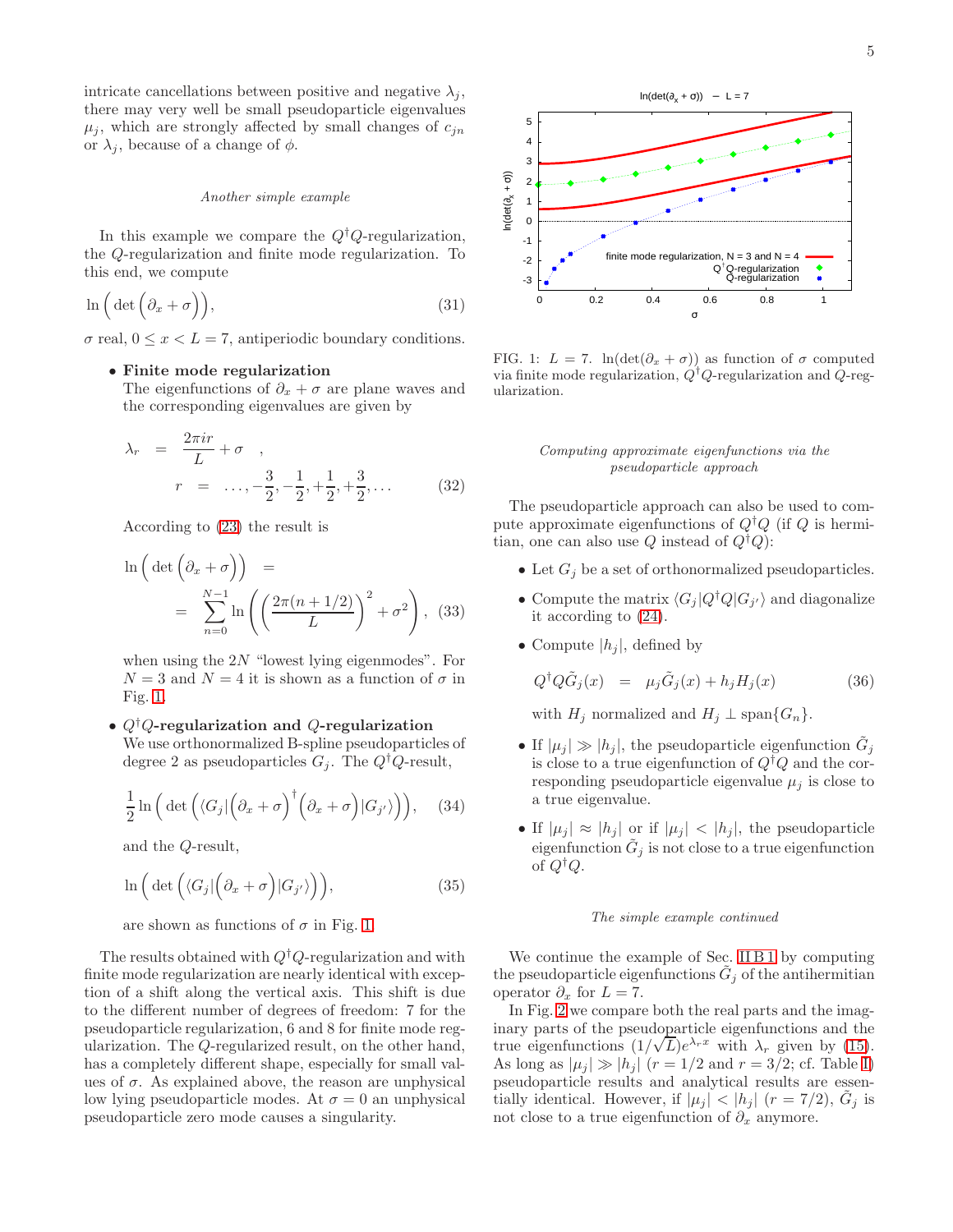

<span id="page-5-2"></span>FIG. 2:  $L = 7$ . Real parts and imaginary parts of the pseudoparticle eigenfunctions and the true eigenfunctions of  $\partial_x$  as functions of  $x$ .

### <span id="page-5-0"></span>III. THE 1+1-DIMENSIONAL GROSS-NEVEU MODEL IN THE PSEUDOPARTICLE APPROACH

In the following, we test the pseudoparticle approach by considering a simple interacting fermionic theory, the 1+1-dimensional Gross-Neveu model in the large- $N$ limit. We compute the phase diagram both for homogeneous and for spatially inhomogeneous chiral condensate.

# <span id="page-5-1"></span>A. The 1+1-dimensional Gross-Neveu model in Euclidean spacetime

The Gross-Neveu model [\[11](#page-10-8)] is a four fermion interacting theory with  $N$  degenerate flavors. Action and partition function are given by

$$
S = \int d^2x \left( \sum_{n=1}^N \bar{\psi}^{(n)} \left( \gamma_0 (\partial_0 + \mu) + \gamma_1 \partial_1 \right) \psi^{(n)} - \frac{g^2}{2} \left( \sum_{n=1}^N \bar{\psi}^{(n)} \psi^{(n)} \right)^2 \right)
$$
(37)

$$
Z = \int \left( \prod_{n=1}^{N} D\psi^{(n)} D\bar{\psi}^{(n)} \right) e^{-S}, \qquad (38)
$$

where  $N$  is the number of flavors,  $\mu$  is the chemical potential and  $g$  is the coupling constant. The Dirac matrices fulfill  $\{\gamma_{\mu}, \gamma_{\nu}\} = 2\delta_{\mu\nu}$ , e.g.  $\gamma_0 = \sigma^1$  and  $\gamma_1 = \sigma^3$ .

To get rid of the four fermion interaction, one usually introduces a real scalar field  $\sigma$ :

$$
\sum_{n=1}^{N} \bar{\psi}^{(n)} \underbrace{\left(\gamma_0 (\partial_0 + \mu) + \gamma_1 \partial_1 + \sigma\right)}_{=Q \quad \text{(Dirac operator)}} \psi^{(n)} \right) \tag{39}
$$

$$
Z \propto \int \left( \prod_{n=1}^{N} D\psi^{(n)} D\bar{\psi}^{(n)} \right) \int D\sigma \, e^{-S'}.
$$
 (40)

Integrating out the fermions yields

<span id="page-5-3"></span>
$$
S_{\text{effective}} = N \left( \frac{1}{2\lambda} \int d^2 x \,\sigma^2 - \ln \left( \det(Q) \right) \right) \tag{41}
$$

$$
Z \propto \int D\sigma \, e^{-S_{\text{effective}}}, \tag{42}
$$

where  $\lambda = Ng^2$ .

From now on we consider the large- $N$  limit, i.e.  $N\rightarrow\infty$  and  $\lambda=$  constant. Note that due to  $S_{\text{effective}} \propto N$ , only a single field configuration contributes to the partition function [\(42\)](#page-5-3). It can be determined by minimizing  $S_{\text{effective}}$  with respect to  $\sigma$ .

Moreover, one can show that in the large-N limit

$$
\sigma = -g^2 \sum_{n=1}^{N} \bar{\psi}^{(n)} \psi^{(n)}, \qquad (43)
$$

i.e. the scalar field  $\sigma$  is proportional to the chiral condensate.

## B. B-spline pseudoparticles

For the following computations we use a large number of overlapping "hat functions" as pseudoparticles: we apply products of antiperiodic and periodic B-spline basis functions of degree 2, i.e.

$$
G_{j_0,j_1}(x_0,x_1) = B_{j_0,\text{antiperiodic}}^{(2)}(x_0)B_{j_1,\text{periodic}}^{(2)}(x_1)
$$
(44)

 $j_0 = 0, \ldots, L_0 - 1, j_1 = 0, \ldots, L_1 - 1$  (cf. Appendix [A\)](#page-9-2), where  $L_0 \times L_1$  is the extension of the periodic spacetime region  $(L_0$  and  $L_1$  are chosen to be integers). Fig. [3](#page-5-4) shows the "B-spline pseudoparticle"  $G_{00}$ .



<span id="page-5-4"></span>FIG. 3: B-spline pseudoparticle  $G_{0,0}$  as a function of  $(x_0, x_1)$ .

$$
S' \quad = \quad \int d^2x \left( \frac{1}{2g^2} \sigma^2 + \right.
$$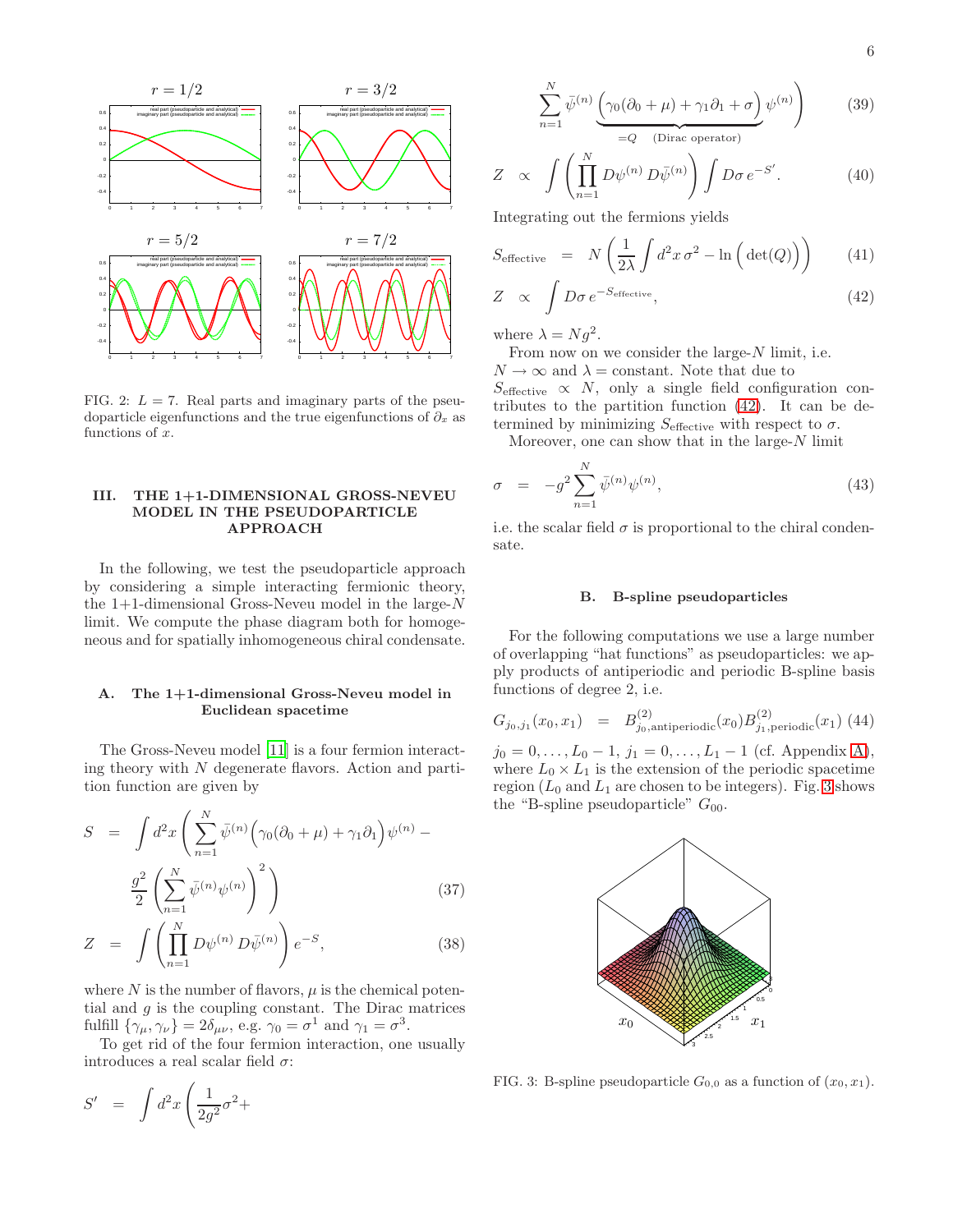Why using B-spline pseudoparticles?

- The intention of this section is to test, whether the pseudoparticle approach as presented in the previous section is suited to deal with fermionic fields. Therefore, we need pseudoparticles, which form a "sensible set of field configurations", i.e. pseudoparticles, which are able to approximate any not too heavily oscillating field configuration. For B-spline pseudoparticles, i.e. for a piecewise polynomial basis, this is certainly the case. Note that it is not our intention to determine a small number of physically important fermionic field configurations; this will be part of an upcoming paper, where we apply the pseudoparticle approach to QCD.
- Since B-spline pseudoparticles are piecewise polynomial functions, the matrix elements  $\langle G_{j_0,j_1}|Q^{\dagger}Q|G_{j'_0,j'_1}\rangle$  can be calculated analytically.
- B-spline pseudoparticles of degree 2 with uniform knot vectors  $t_j = j$  are localized within a spacetime region of extension  $3 \times 3$ . Therefore, when using a large number of pseudoparticles the matrix  $\langle G_{j_0,j_1} | Q^{\dagger} Q | G_{j'_0,j'_1} \rangle$  is sparse, which is beneficial from a numerical point of view.

### <span id="page-6-0"></span>C. Homogeneous chiral condensate

In this section we consider a homogeneous chiral condensate, i.e.  $\sigma = constant$ .

The  $Q^{\dagger}Q$ -regularized pseudoparticle effective action is given by

<span id="page-6-2"></span>
$$
\frac{S_{\text{effective}}}{N} = \frac{1}{2\lambda} \int d^2x \,\sigma^2 - \frac{1}{2} \ln \left( \det \left( \langle G_{j_0,j_1} | Q^\dagger Q | G_{j'_0,j'_1} \rangle \right) \right).
$$
\n(45)

To determine the chiral condensate  $\sigma$  for given temperature  $T = 1/L_0$  and chemical potential  $\mu$ , one has to minimize this expression with respect to  $\sigma$ .

Of course, numerical results strongly depend on the number of pseudoparticles applied. To extract physically meaningful results, a coupling constant renormalization is necessary, i.e. we have to choose  $\lambda$  in accordance with the number of degrees of freedom. A possible way of doing that is to perform finite temperature computations with temporal extension  $L_0 = 8$  much smaller than spatial extension  $L_1 = 144$  at  $\mu = 0.0$  for different values of λ. The resulting  $\sigma$  as a function of  $\lambda$  is shown in Fig. [4a](#page-6-1). For all further computations we fix the coupling constant  $\lambda$  at that value, where the chiral condensate  $\sigma$  just vanishes:  $\lambda = 1.153$ . The scale is now set, i.e.  $1/L_0 = 1/8$ corresponds to the critical temperature of chiral symmetry breaking at  $\mu = 0.0$ .

We can now compute the chiral condensate  $\sigma$  at "arbitrary" temperature  $T = 1/L_0$  ( $L_0$  integer) and chemical



<span id="page-6-1"></span>FIG. 4:  $Q^{\dagger}Q$ -regularization,  $L_1 = 144$ . **a**)  $\mu = 0.0, L_0 = 8$ . σ as a function of  $\lambda$ . b)  $\lambda = 1.153$ . The pseudoparticle phase diagram for homogeneous chiral condensate together with the exact phase boundary.

potential  $\mu$ , to determine the phase diagram of the Gross-Neveu model. As usual, we express  $T$  and  $\mu$  in terms of  $\sigma_0$ , which is the  $T = 0.0$  and  $\mu = 0.0$  value of the chiral condensate  $\sigma$  (to determine  $\sigma_0$  we have performed a "zero temperature computation" with large temporal extension  $L_0 = 48$ ). The resulting pseudoparticle phase diagram is in excellent agreement with analytical results [\[12,](#page-10-9) [13\]](#page-10-10) (cf. Fig. [4b](#page-6-1)).

Another possibility to adjust the temperature  $T/\sigma_0$  is to change the coupling constant  $\lambda$ , while the extension of the spacetime region  $L_0 \times L_1$  is kept constant. This is similar to what is usually done in lattice calculations. The scale is then set via  $\sigma_0$ , which is  $\lambda$ -dependent. Using this method the resulting pseudoparticle phase diagram is also in excellent agreement with analytical results.

In Sec. [II B](#page-1-4) we have pointed out that the Q-regularization is not suited to produce physically meaningful results. To demonstrate that this is indeed the case, we perform similar computations with the Q-regularized version of the effective action,

$$
\frac{S_{\rm effective}}{N} \ \ =
$$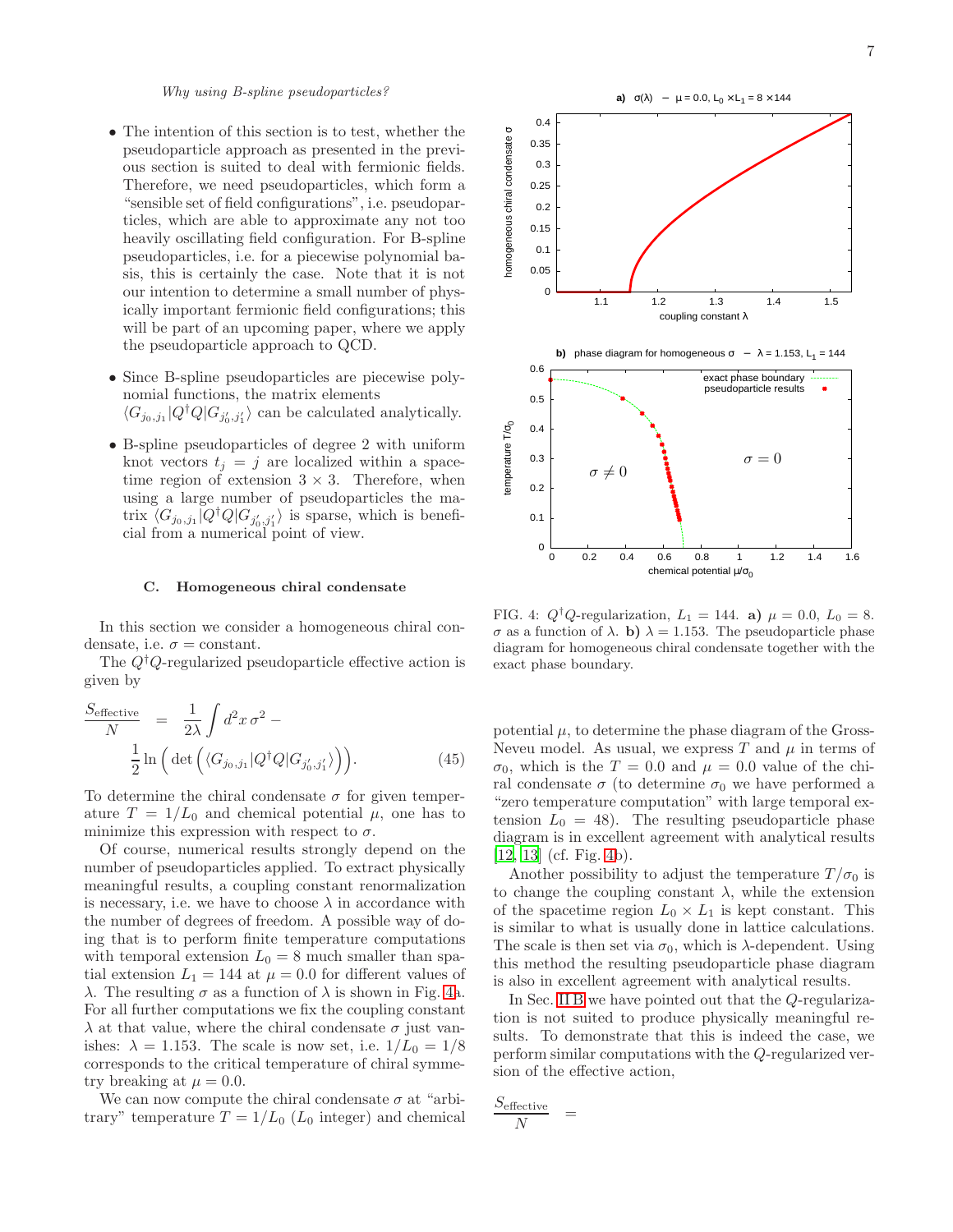$$
= \frac{1}{2\lambda} \int d^2x \,\sigma^2 - \ln\left(\det\left(\langle G_{j_0,j_1} | Q | G_{j'_0,j'_1} \rangle\right)\right).
$$
 (46)

For odd  $L_0$  unphysical pseudoparticle zero modes render the results completely useless: there is no chirally symmetric phase and, therefore, no sensible phase diagram. For even  $L_0$  there are no unphysical pseudoparticle zero modes, but still unphysical low lying pseudoparticle modes. The resulting phase diagram is not in quantitative agreement with analytical results [\[12,](#page-10-9) [13\]](#page-10-10) (cf. Fig. [5\)](#page-7-0).



<span id="page-7-0"></span>FIG. 5: Q-regularization,  $\lambda = 0.894$ ,  $L_0$  even,  $L_1 = 144$ . The pseudoparticle phase diagram for homogeneous chiral condensate together with the exact phase boundary.

#### D. Spatially inhomogeneous chiral condensate

In this section we consider a spatially inhomogeneous chiral condensate, i.e.  $\sigma = \sigma(x_1)$ . This gives rise to a new so called crystal phase. In this phase the chiral condensate is given by

<span id="page-7-1"></span>
$$
\sigma(x_1) = A\kappa^2 \frac{\text{sn}(Ax, \kappa)\text{cn}(Ax, \kappa)}{\text{dn}(Ax, \kappa)},
$$
\n(47)

where sn, cn and dn are Jacobi elliptic functions and A and  $\kappa$  are functions of T and  $\mu$  [\[15](#page-10-12)].

#### 1. The right phase boundary of the crystal phase

In addition to the fermionic fields we also represent the chiral condensate in terms of B-spline pseudoparticles:

$$
\sigma(x_1) = \sum_{n=0}^{L_1/3 - 1} \sigma_n B_{n,\text{periodic}}^{(2)}(x_1) \tag{48}
$$

with uniform knot vector  $t_j = 3j$  and  $L_1$  a multiple of 3 (cf. Appendix [A\)](#page-9-2). Note that we consider three times as many degrees of freedom in  $x_1$ -direction for the fermionic fields than for the chiral condensate. The reason is the following: in general, even low lying eigenfunctions of

 $Q^{\dagger}Q$  exhibit more oscillations than the chiral condensate  $\sigma$ ; on the other hand, the fermionic pseudoparticles must be able to approximate these low lying eigenfunctions, in order to produce correct results; therefore the representation of the fermionic fields must be finer than the representation of the chiral condensate.

In accordance with Sec. [III C](#page-6-0) we choose  $\lambda = 1.153$  and  $L_1 = 144$ . We determine the right phase boundary of the crystal phase by computing the eigenvalues of the Hessian matrix of the  $Q^{\dagger}Q$ -regularized effective action [\(45\)](#page-6-2) with respect to  $\sigma_n$  at  $\sigma = 0$ , i.e.

$$
H_{nn'} = \frac{\partial}{\partial \sigma_n} \frac{\partial}{\partial \sigma_{n'}} S_{\text{effective}} \bigg|_{\sigma=0}.
$$
 (49)

Negative eigenvalues indicate inhomogeneous perturbations of the chiral condensate  $\sigma = 0$ , which decrease the effective action. This in turn is a clear sign of a crystal phase. Of course, the argument does not work the other way round: if there are no negative eigenvalues, the chiral condensate is not necessarily vanishing;  $\sigma = 0$  may as well be a local minimum of the effective action; however, a recent investigation of the Gross-Neveu model on the lattice strongly suggests that this is not the case [\[17\]](#page-10-14).

A minor source of error when computing the right phase boundary is the finite extension of the space dimension. The problem is that the period of the analytically obtained chiral condensate [\(47\)](#page-7-1) might not "fit in the periodic  $x_1$ -direction". If the period of the chiral condensate is a multiple of the spatial extension  $L_1$ , everything works fine. However, if it is roughly halfway between two multiples, results differ a little bit (cf. Fig. [6,](#page-7-2) where the lowest eigenvalue of H is shown as a function of  $\mu/\sigma_0$  $[L_0 = 36, i.e. T/\sigma_0 = 0.126]$ ; for a space dimension of infinite extension the graph would be smooth, instead of exhibiting certain periodic oscillations). Note that the same behavior has been observed on the lattice [\[17](#page-10-14)].

To get rid of these finite size effects, we fit a parabola such that it just touches the curve of the lowest eigen-



<span id="page-7-2"></span>FIG. 6:  $\lambda = 1.153$ ,  $L_0 \times L_1 = 36 \times 144$ , i.e.  $T/\sigma_0 = 0.126$ . The lowest eigenvalue of the Hessian matrix  $H$  as a function of  $\mu/\sigma_0$ .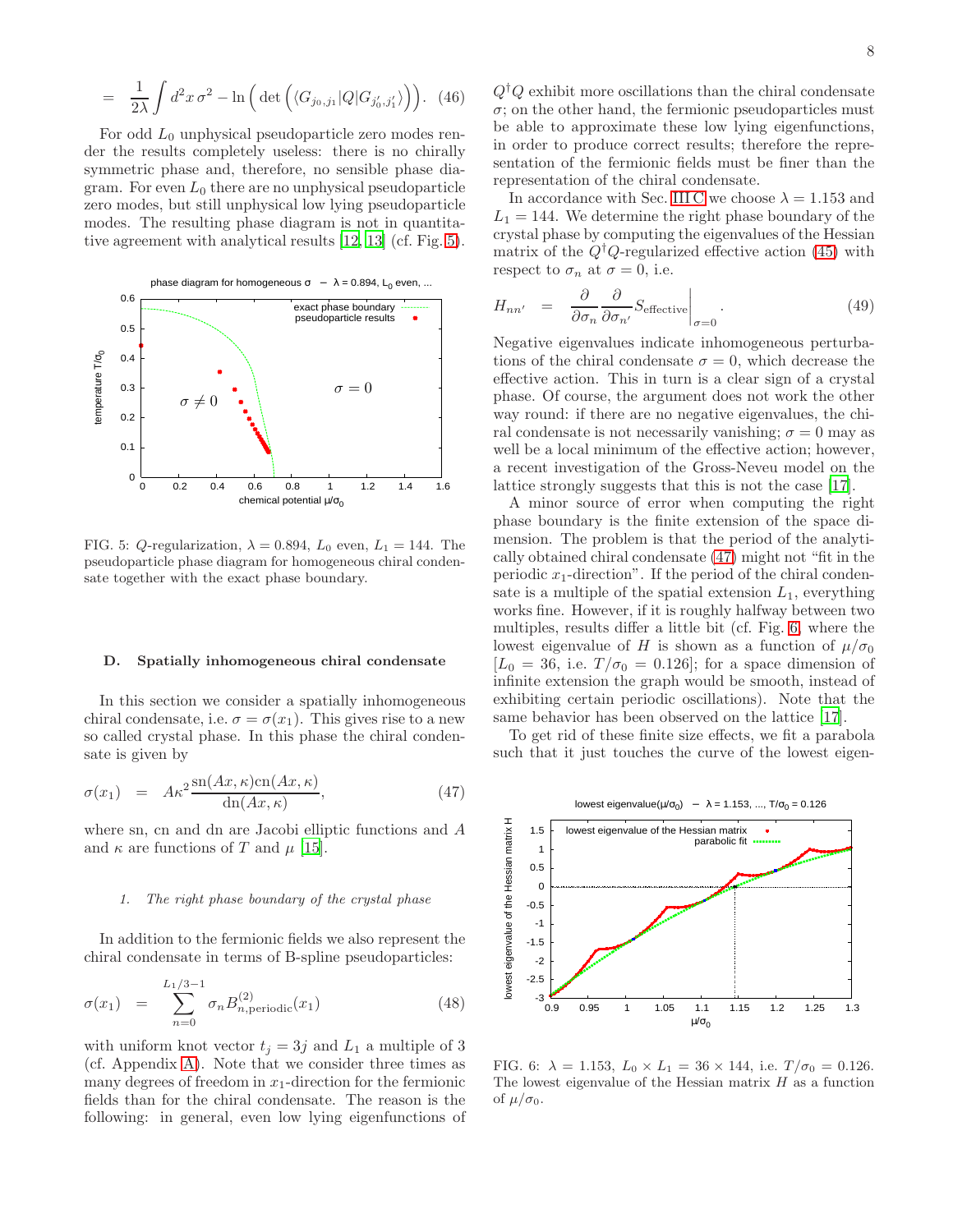

<span id="page-8-1"></span>FIG. 7:  $Q^{\dagger}Q$ -regularization,  $\lambda = 1.153, L_1 = 144$ . The pseudoparticle phase diagram for spatially inhomogeneous chiral condensate together with the exact phase boundary.

values from below (cf. Fig. [6\)](#page-7-2). The root of this parabola is then taken as the corresponding  $(\mu/\sigma_0)$ -value of the right phase boundary. The resulting right phase boundary is shown in Fig. [7](#page-8-1) together with the analytical result [\[15\]](#page-10-12). Up to  $\mu/\sigma_0 \approx 1.5$  there is excellent agreement. For larger values of  $\mu/\sigma_0$  cutoff effects give rise to certain deviations: the analytically obtained chiral condensate [\(47\)](#page-7-1) oscillates heavily and, therefore, cannot be represented by  $L_1/3 = 48$  B-spline pseudoparticles anymore. Of course, applying a larger number of pseudoparticles in  $x_1$ -direction allows to extract correct results for larger values of  $\mu/\sigma_0$ .

### 2. The left phase boundary of the crystal phase

Proceeding in the same way to determine the left phase boundary does not yield correct results. One merely obtains the phase boundary of the phase diagram for homogeneous chiral condensate (cf. Fig. [4b](#page-6-1)). The reason is that minima of the effective action for  $\sigma = \text{constant} \neq 0$ are also minima of the effective action for varying  $\sigma$  (however, not necessarily global minima), i.e. the Hessian matrix at such values for  $\sigma$  is positive definite. To get the correct phase boundary, one has to perform a minimization of the pseudoparticle effective action [\(45\)](#page-6-2) with respect to  $\sigma_n$ . Again this is in agreement with what has been observed on the lattice [\[17\]](#page-10-14).

The resulting left phase boundary is shown in Fig. [7.](#page-8-1) It is in excellent agreement with the analytical result [\[15\]](#page-10-12).

### 3. The chiral condensate

Another check of the pseudoparticle approach is to compare the chiral condensate obtained by minimizing the  $Q^{\dagger}Q$ -regularized effective action [\(45\)](#page-6-2) with the analytically obtained chiral condensate [\(47\)](#page-7-1). An example is



<span id="page-8-2"></span>FIG. 8:  $\lambda = 1.153$ ,  $\mu/\sigma_0 = 0.704$ ,  $L_0 \times L_1 = 24 \times 144$ , i.e.  $T/\sigma_0 = 0.19$ . Pseudoparticle chiral condensate and the corresponding analytically obtained chiral condensate as functions of  $x_1$ .

shown in Fig. [8](#page-8-2) ( $\mu/\sigma_0 = 0.704$ ,  $T/\sigma_0 = 0.19$ ). There is excellent agreement between pseudoparticle and analytical results.

It is also interesting to compute the chiral condensate for different values of  $\mu/\sigma_0$  along a line of constant  $T/\sigma_0$ . Results are shown in Fig. [9](#page-8-3) as functions of  $x_1$  for  $T/\sigma_0 = 0.141$ . In agreement with [\[14](#page-10-11), [15\]](#page-10-12), the chiral condensate changes from a sin-like behavior inside the crystal phase (cf. Fig. [9b](#page-8-3)) to a kink-antikink structure, when approaching the left phase boundary (cf. Fig. [9a](#page-8-3)).



<span id="page-8-3"></span>FIG. 9:  $\lambda = 1.153$ ,  $L_0 \times L_1 = 32 \times 144$ , i.e.  $T/\sigma_0 = 0.141$ .  $\sigma$  as a function of  $x_1$ . a) Close to the left phase boundary:  $\mu/\sigma_0 = 0.636$ . b) Inside the crystal phase:  $\mu/\sigma_0 = 0.660$ .

### <span id="page-8-0"></span>IV. CONCLUSIONS AND OUTLOOK

In this paper we have presented a method to incorporate fermions in the pseudoparticle approach.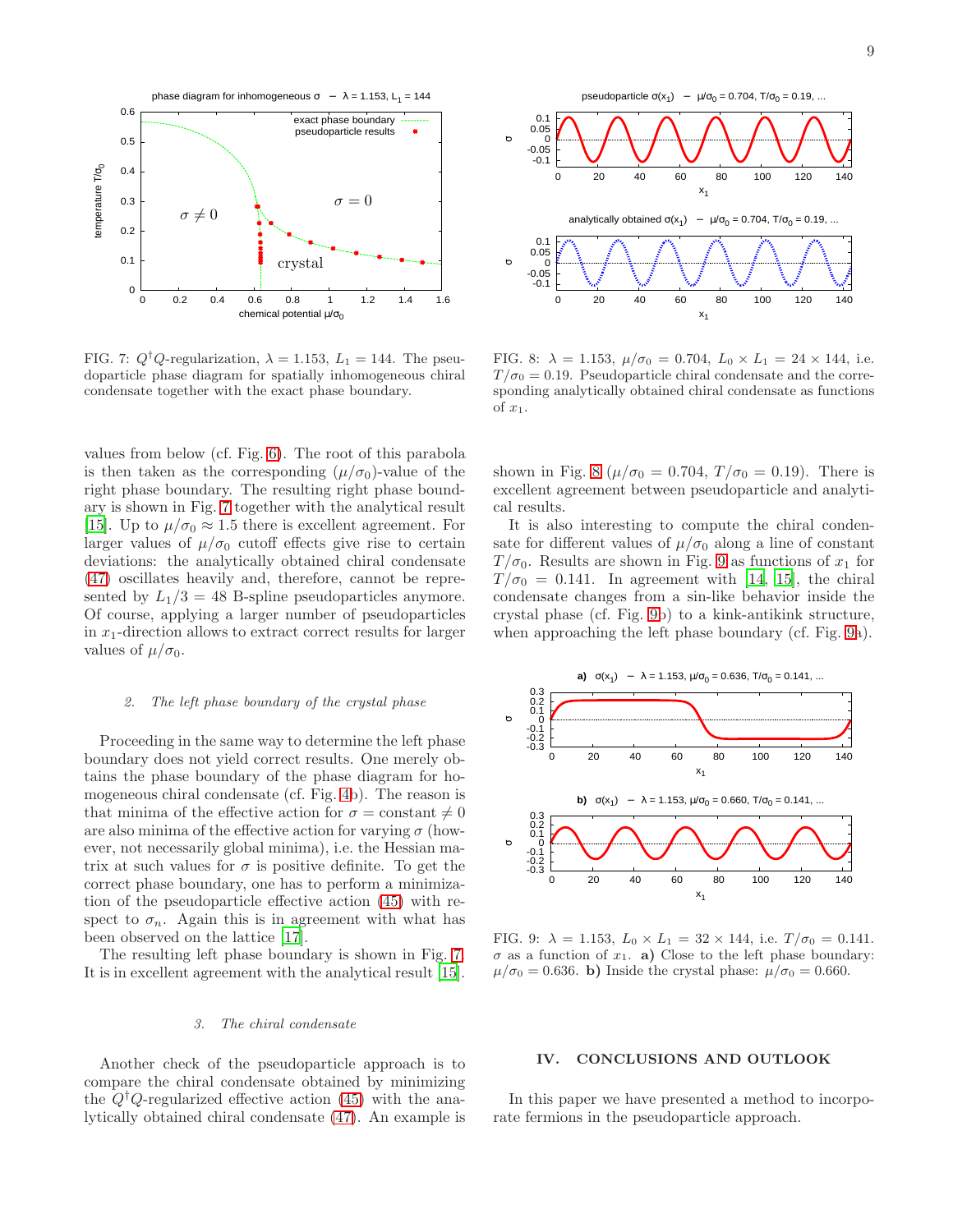We have pointed out that a naive pseudoparticle regularization, the Q-regularization, is not suited for producing useful numerical results. The problem of this regularization is that applying the Dirac operator to the pseudoparticles yields functions, which are partially outside the pseudoparticle function space. This gives rise to unphysical low lying modes or, in extreme cases, unphysical pseudoparticle zero modes, which spoil the determinant in the effective action.

A slightly different regularization scheme, the  $Q^{\dagger}Q$ regularization, does not suffer from this problem. To test this pseudoparticle regularization, we have computed the phase diagram of the 1+1-dimensional Gross-Neveu model in the large- $N$  limit, both for homogeneous and for spatially inhomogeneous chiral condensate. Our pseudoparticle results are in quantitative agreement with analytical results. We have given a couple of arguments indicating certain relations between the  $Q^{\dagger}Q$ -regularization and finite mode regularization, which might explain these excellent results.

The next step is to apply the pseudoparticle approach to QCD. Of course, instead of using a large number of overlapping hat functions as pseudoparticles, as it has been done in this paper, the goal will rather be to use a small number of physically relevant fermionic pseudoparticles, probably pseudoparticles, which have significant overlap to low lying eigenfunctions of the QCD Dirac operator.

Current research includes a study of chiral symmetry breaking in QCD in the pseudoparticle approach. We do this by computing the low lying eigenvalues of the Dirac operator at different temperatures and relate the results to the chiral condensate via the Banks-Casher relation. Of course, the goal is to obtain a model which exhibits chiral symmetry breaking and a confinement deconfinement phase transition at the same time. Such a model could be useful for computing observables, which are difficult to access in lattice calculations, e.g. pion masses or decay constants with realistically light quark masses.

#### Acknowledgments

It is a pleasure to thank Frieder Lenz for many helpful and inspiring discussions. I also acknowledge useful conversations with Martin Ammon, Felix Karbstein, Jan M. Pawlowski, Michael Thies and Konrad Urlichs.

## <span id="page-9-2"></span>APPENDIX A: B-SPLINE BASIS FUNCTIONS

B-spline basis functions are piecewise polynomial functions of degree k, which are  $\mathcal{C}^{k-1}$ -continuous:

$$
B_j^{(0)}(x) = \begin{cases} 1 & \text{if } t_j \le x < t_{j+1} \\ 0 & \text{otherwise} \end{cases}
$$
 (A1)

$$
B_j^{(k)}(x) = \frac{x - t_j}{t_{j+k} - t_j} B_j^{(k-1)}(x) +
$$

$$
\frac{t_{j+k+1} - x}{t_{j+k+1} - t_{j+1}} B_{j+1}^{(k-1)}(x)
$$
(A2)

with suitably chosen knot vector  $\ldots < t_j < t_{j+1} < \ldots$ , e.g.  $t_j = j$  (cf. e.g. [\[18,](#page-10-15) [19\]](#page-10-16)).

For  $0 \leq x \leq L$ , L integer, antiperiodic and periodic B-spline basis functions with uniform knot vector  $t_i = j$ are given by

$$
B_{j,antiperiodic}^{(k)}(x) = B_j^{(k)}(x) - B_{j-L}^{(k)}(x)
$$
 (A3)

$$
B_{j,periodic}^{(k)}(x) = B_j^{(k)}(x) + B_{j-L}^{(k)}(x), \tag{A4}
$$

 $j = 0, \ldots, L - 1$ . For  $L = 6$  and  $k = 2$  they are shown in Fig. [10.](#page-9-3)



<span id="page-9-3"></span>FIG. 10:  $L = 6$ . a) Antiperiodic B-spline basis functions of degree 2. b) Periodic B-spline basis functions of degree 2.

<span id="page-9-0"></span>[1] F. Lenz, J. W. Negele and M. Thies, Phys. Rev. D 69, 074009 (2004) [\[arXiv:hep-th/0306105\]](http://arXiv.org/abs/hep-th/0306105).

<span id="page-9-1"></span>[2] J. W. Negele, F. Lenz and M. Thies, Nucl. Phys. Proc.